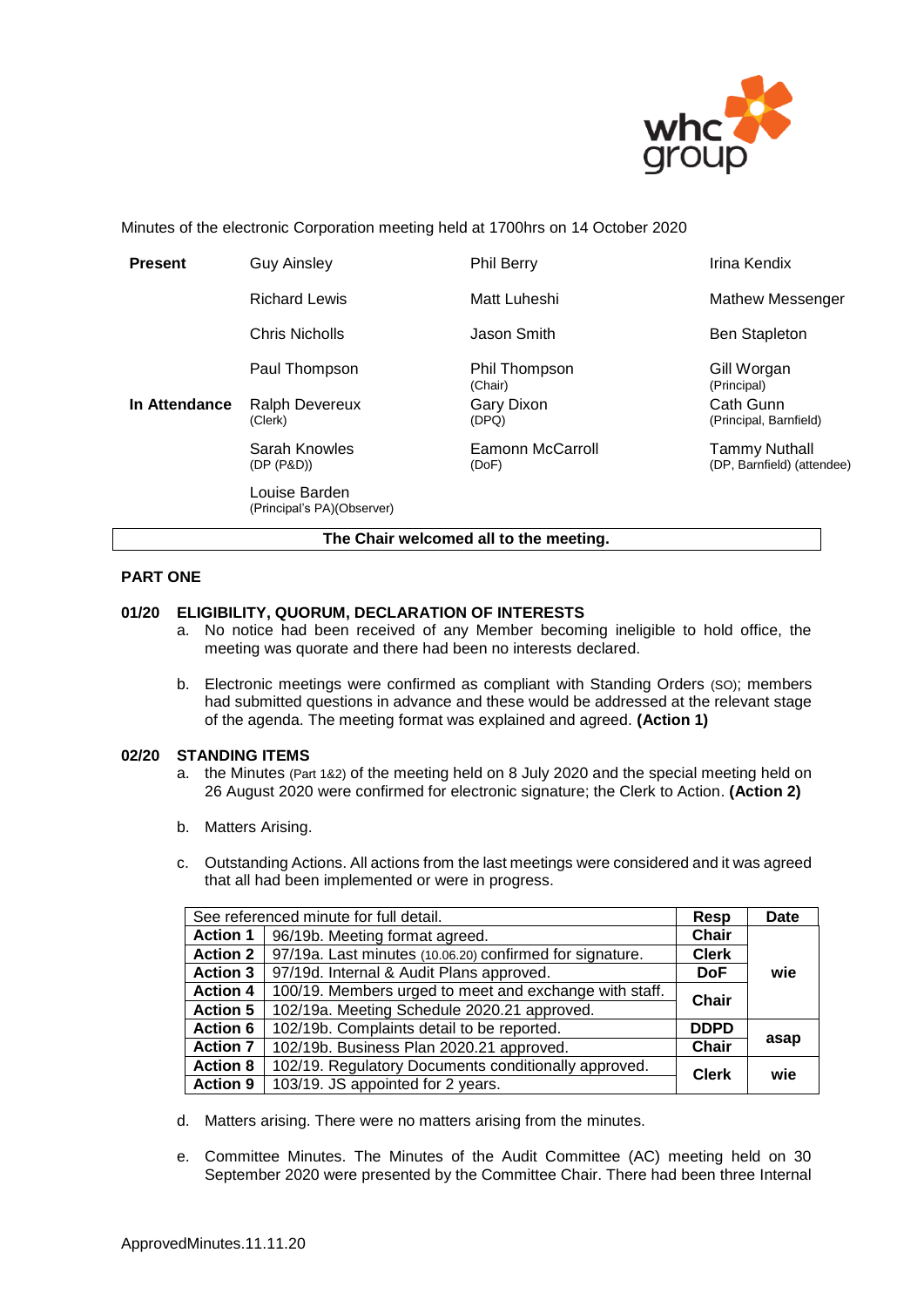Audit Service (IAS) Fieldwork Reports: Sub-contracting (significant assurance), Learner Record (apprenticeships reasonable/classroom significant assurances) and a Management (advisory no assurance provided).The Committee Terms of Reference had been evaluated alongside the Audit Code of Practice (ACOP), the Education and Skills Funding Agency (ESFA) requirements and recommended for approval, that was accepted and they were approved. **(Action 3)**

f. Urgent Business. There was no urgent business requested.

# **The information was received and noted***.* **Actions had been identified. (Register 14/20 below)**

# **03/20 PRINCIPAL'S REPORT**

The Principal explained that Chris Pearson had decided to take the recently announced voluntary redundancy and he had now left the College. The Principal's report, which covered detail outside the scope of the agenda had been circulated in advance and was received; several points were considered further:

- a. An Ofsted interim visit, designed to support Colleges in welcoming learners back from lockdown had been completed on 6&7 October. The visit focused on how the provision met students' and stakeholders' requirements and noted approaches to learning development and safeguarding. There was no associated judgement or gradings but a short report would be issued. The team recognised the efficiency and speed with which the required remote on-line delivery systems had been introduced and become effective. Safeguarding, including focus on the on-line safety of students had also been evaluated. During the exit meeting the team, based at the Watford campus throughout, commented favourably on student behaviour, cohesion and the clear common vision.
- b. Capital. The Barnfield College (BC) project was proceeding well, with the S106 finalisation allowing planning permission, which had now been issued. The South East Midland Local Enterprise Partnership (SEMLEP) funding agreement was expected in the next few weeks. The sale of land to Taylor Wimpey was expected to close in the next few days and the fee was likely to be in the delegated authority tolerance level (10%).
- c. Government Skills Announcement. The detail of the Prime Minister's announcement at Exeter College on 29 September 2020 were detailed in the document and were noted, a link to the full text was also included.
- d. Further Education Commissioner (FEC) The FEC termly letter was attached and noted.

The report was discussed, the FEC letter had considered class sizes and it was confirmed that, the local course file and plan had been reviewed at the start of the year; if below target and financially prompted, classes would be merged or discontinued. Generally, an average class size of 17 was typical at West Herts College although Barnfield is lower. Sourcing GAP and Industrial Placements was increasingly challenging, both with understandably hesitant engagement from employers and obtaining reassurance of remote student Covid-safety. By agreement with the awarding body, mandatory work placements in Care and Early Years and Care had been temporarily suspended. There were currently 59 work placements (36 in the workplace and 23 online). However, the quality of 'in work' placements was less robust than usual, but 'online' placements were stronger. Some online workplace activities and industry masterclasses were being arranged as a substitute for work experience. Consideration moved to the "Kickstart" scheme, aimed at young people receiving universal credit by funding businesses to employ them for 6 months. This was treated as a "not in education or training" (NEET) resource, accordingly, links with DWP and JCP had been re-established to track and support these measures. Should the current Covid environment lead to further restrictions or "lockdown", experience gained from the first phase and since refined, gave confidence that full delivery could be maintained.

# **The information was received and noted***.*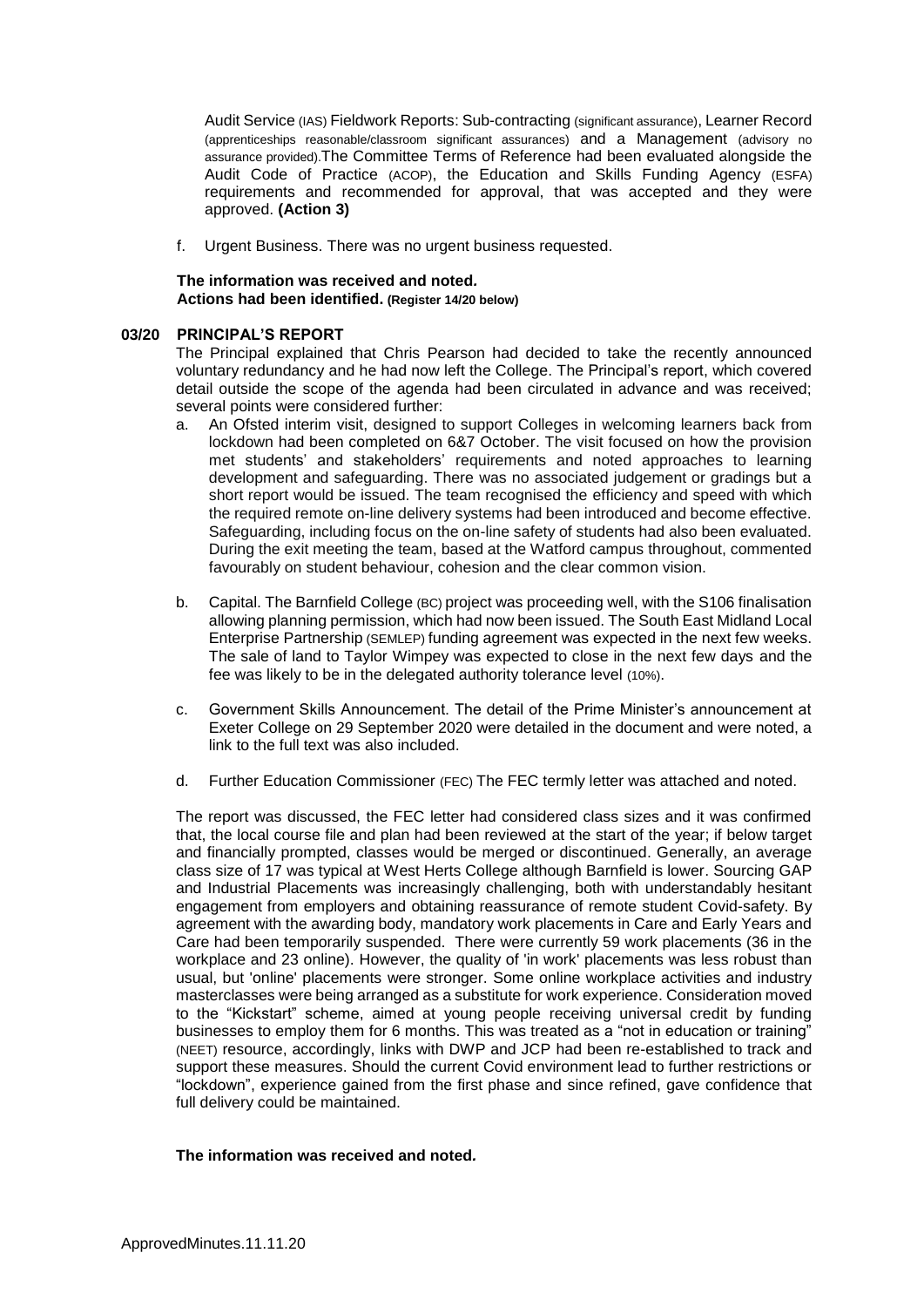# **04/20 POSITION PAPER AND PLAN**

At this point in a normal academic year the Annual Self-Assessment Report (SAR) would have been completed and informed the Quality Improvement Plan (QIP), as explained in the accompanying paper, that had been precluded by external influences for the current year. The aim was now for the SAR to be completed for consideration at the December Corporation meeting, until then, regular updates against targets would be provided. An interim Strategic Position Paper and Work Plan had been prepared to guide focus on quality improvement and advancement with full awareness of the Covid environment and that was considered. The paper, had been thoroughly staffed, and was designed to lead to provision of outstanding service to stakeholders and the local communities; it was fully Ofsted Education Inspection Framework (EIF) compliant. The content and intentions were then considered and discussed. Funding of £888k for 'catch up' tuition and support for students to repair "lost learning" was welcomed and a detailed plan had been determined to utilise the funds and provide additional tuition to address specific knowledge and skills gaps. Initial and Diagnostic Assessments had been progressing since the start of term to identify precise gaps and regular further assessments would be made to assess progress. It was not yet clear which courses would be eligible for additional help from the National Skills Fund (NSF), but there were proposals that eligible courses should reflect local labour market needs and skills priorities. Current Covid management arrangements were explained. All reported cases were managed by CLG (Sarah Knowles; Emma Doree) and reported to Public Health England (PHE) and the Department for Education (DfE) as required; since the start of the year, 17 students and 3 employees had tested positive, with c300 students required to isolate at varying times. Parents were updated on how the College was managing cases. All reporting requirements were being met.

#### **The information was received and noted***.*

# **05/20 HEALTH AND SAFETY (HAS) POLICY AND ANNUAL REPORT**

- a. HAS Annual Report. The WHC Group (the group) remained committed to provision and maintenance of a safe environment for all and that was achieved through robust established and documented processes. As had been explained earlier in the year there had been extensive guidance about home-working; risk assessments had been completed with employees who thought they required adaptations to their home and where necessary, these had been provided. The overall "work related" incidence rate was 1% for the Group but it was not clear how this compared with similar organisations, since benchmark data was not readily available; this would be researched. **(Action 4)** More complex Covid environment related sicknesses and occupational health matters were, if necessary referred to an external independent advisor, who would provide specialist and appropriate guidance. The comprehensive report was welcomed, particularly the clear presentation of full data and comparisons with previous years' performances, together with the clear and sensible follow up actions where needed.
- b. HAS Policy. Appropriate guidance for the present situation had been taken and had informed the amended (amendments shown in red type) HASAW Policy with Covid related changes, which complemented the previous year's, which had been updated for personalities and dates. The Policy was welcomed and unanimously approved for a further 12 months. **(Action 5)**

# **The information was received and noted***.* **Actions had been identified. (Register 14/20 below)**

#### **06/20 SAFEGUARDING POLICY**

Safeguarding Policy. The Safeguarding Policy relied on statutory guidance from the DfE (Keeping Children Safe in Education 2018, Education Act 2002) together with the Hertfordshire Safeguarding Children's Partnership (HSCP) and the Central Bedfordshire Safeguarding Children Board (CBSCB); the Policy applied across the Group including the specific early years' regulations for the nursery at New Bedford Road, Luton. All changes within the documents were clearly explained and in red type. The content was considered and discussed, there was a relatively high number of students reporting mental health issues and the Tuition Fund was partly being used to provide specialist training to help them cope with the impact of lost learning, the pandemic in general and help with ongoing challenges. New guidance on mental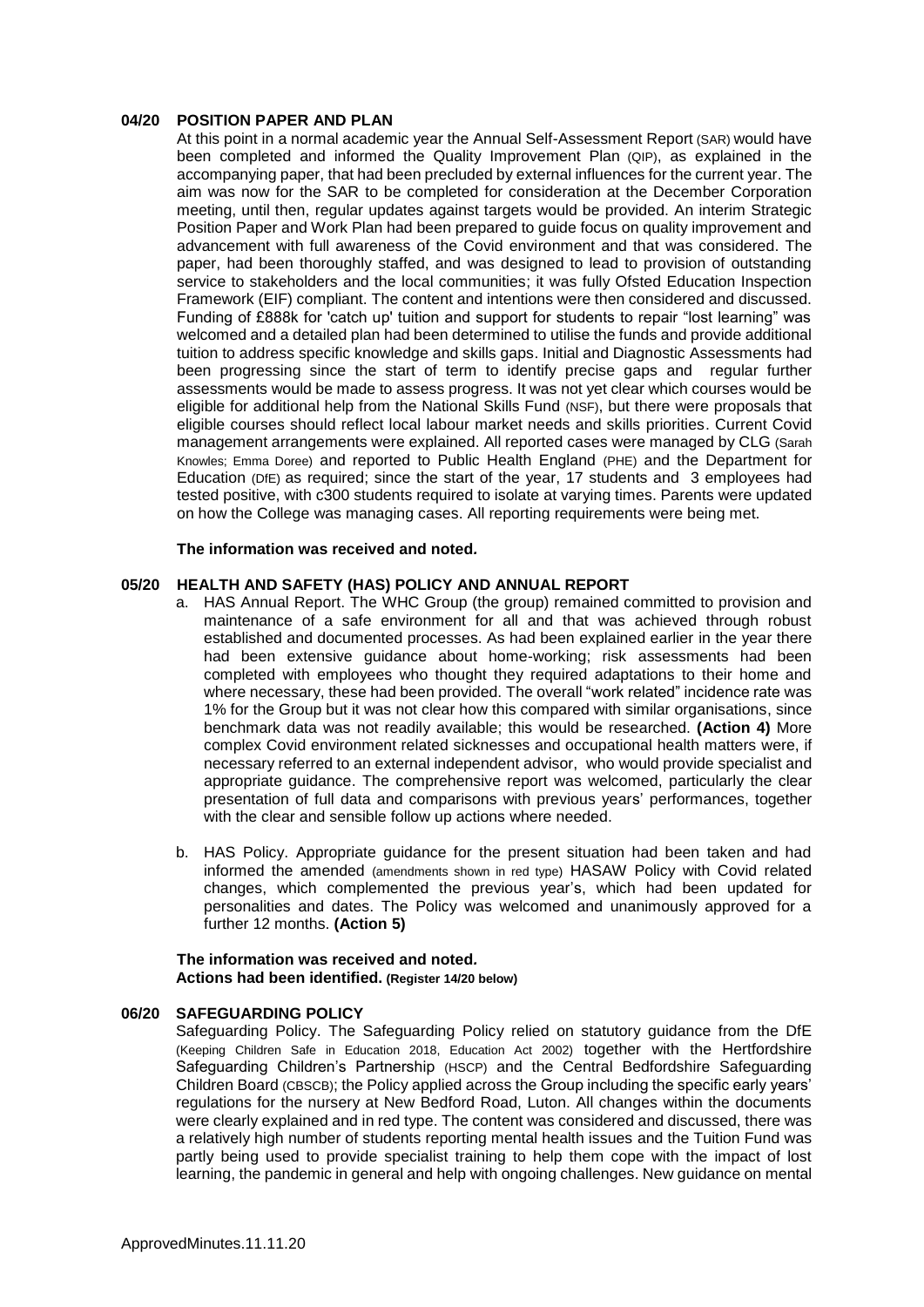health had been incorporated into the Policy and would partly inform Members' training and updates on Prevent and Safeguarding, which would be included in the November meeting. Staff were fully aware of the importance of safeguarding, which was subject to continuous review and scrutiny. The Safeguarding (and Nursery) Safeguarding Policy was approved for immediate implementation. **(Action 6)**

**The information was received and noted***.* **Actions had been identified. (Register 14/20 below)**

# **07/20 SUBCONTRACTOR FEES AND CHARGING POLICY**

The required annual Sub-Contractor Fees and Charges Policy had been revised to satisfy ESFA guidance, changes had been marked up; most amendments were relatively minor and the Policy was approved. **(Action 7)** Subcontractors were rigorously monitored for compliance and standards, due diligence (DD) included consideration of modern slavery (see 08/20); this had been evidenced by the IAS report into this area (02/20e refers); contingency arrangements were in place for any no-notice termination of sub-contracted provision.

**The information was received and noted***.* **Actions had been identified. (Register 14/20 below)**

# **08/20 MODERN SLAVERY AND HUMAN TRAFFICKING**

Modern Slavery and Human Trafficking (MSHT). The Modern Slavery Act required certain establishments ( $t/0$  £36m) to publish an annual statement on MSHT, the aim to encourage to promote address of forced labour and human trafficking within their environment and supply chains. Post-merger the Group had entered the category required to publish the attached statement, which was discussed. The Group supply chain was not considered to be particularly vulnerable to these issues, but other providers such as work experience had been included. The statement was approved. **(Action 8)**

**The information was received and noted***.* **Actions had been identified. (Register 14/20 below)**

#### **09/20 GOVERNANCE**

- a. Regulatory Documents. Governance Documents, considered annually had been approved at the last meeting.
- b. Committee membership was noted and agreed for the year.
- c. Mathew Messenger (Staff Member) had reached the end of his term of office on 9 October and an election for a replacement would be initiated. He had attended this meeting as a courtesy as the first meeting of the year. **(Action 9)**
- d. The designated Safeguarding member Matt Luheshi had agreed to continue and his appointment was confirmed. **(Action 10)**

**The information was received and noted***.* **Actions had been identified. (Register 14/20 below)**

#### **10/20 ENROLMENTS**

Enrolment of 16-18 FE students, HE students and apprentices had been considered in the attached report and were discussed. Group FE enrolments were positive and the ESFA target should be met. Currently numbers were 320 (16-18) above target with fewer withdrawals than previous years, probably Covid related. if the ESFA funding formulas remained consistent with previous years a further 300 students would lead to an additional £1.5m. HE enrolments continued to be challenging, exacerbated this year through the Ofqual imposed qualification outcome which improved many students' grades. The College's strategic response to pressures on HE provision was to:

- a. increase HND/C courses that are dependent on HEI partners;
- b. increase Access to HE courses independent from HEI partners;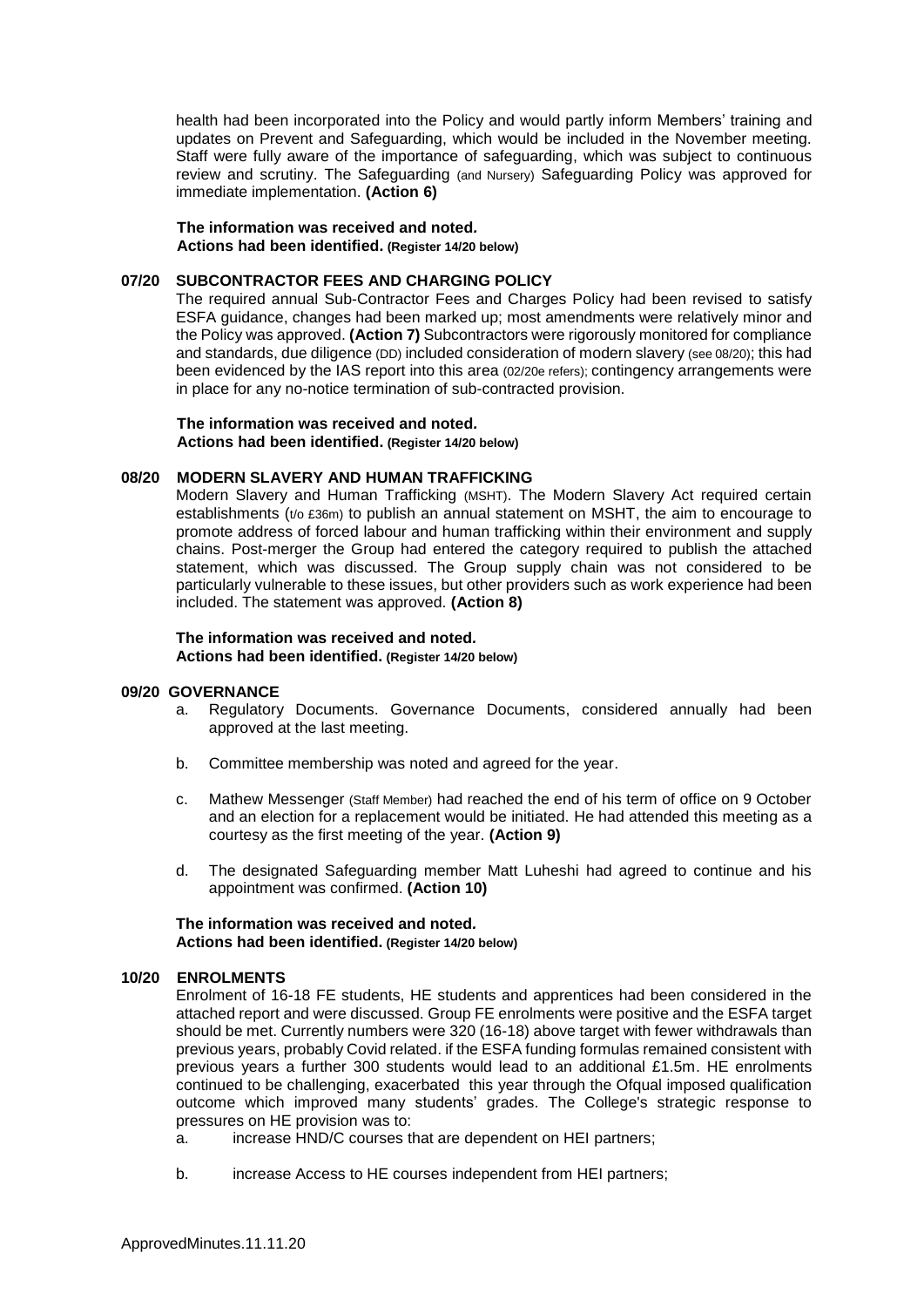- c. maintain the Extended Degree offer in partnership with University of Hertfordshire (UH), for courses that have specific and higher entry requirements e.g. Science; and
- d. deliver higher-level apprenticeships via Together Training (TT).

HE was an essential element of the Group offer and would be diligently and robustly pursued. Resource to deliver new qualifications required e.g. digital specialists; health care professions was available, but some recruitment may be necessary to deliver the new logistics. Apprentice enrolment showed 24 enrolments, mainly in Trades and Hair professionals (2019 – 66); 412 apprentices were continuing, the majority of whom had returned to work from furlough, 25 had been withdrawn since lockdown. All apprentices received comprehensive careers advice and guidance, 15 had secured jobs in their studied discipline, one had moved to a different industry and 9 remained unemployed. Present employer reluctance to take on staff may dilute as the Covid situation clarified. An advanced state of the art analytical software "Vector" had been purchased and this would considerably enhance analysis of the whole perspective.

#### **The information was received and noted***.*

# **11/20 MEMBERS**

- a. Learning Walks. There had been no learning walks for Covid related reasons.
- b. Safeguarding. The nominated Safeguarding Member gave a short update on activity throughout lockdown, he had held exchange sessions with staff and staff focus on issues particularly on vulnerable students. Staff processes throughout had been impeccable. Individual risk assessments had been completed and the Nursery staff response was indicative of flexibility and goodwill: there were only two teachers and they were scrupulously maintaining social distancing in separate rooms. That was but one selected example of all Group staff commitment. Well done and thanks were recorded. **(Action 11)**

#### **The information was received and noted***.* **Actions had been identified. (Register 14/20 below)**

# **12/20 URGENT BUSINESS**

There had been no urgent business requested.

#### **13/20 DATE OF NEXT MEETING**

The next meeting would be at 1700 on 11 November 2020.

# **14/20 ACTION REGISTER**

| See referenced minute for full detail. |                                                                       | Resp         | Date |
|----------------------------------------|-----------------------------------------------------------------------|--------------|------|
| <b>Action 1</b>                        | 01/20b. Meeting format agreed.                                        | <b>Chair</b> |      |
| <b>Action 2</b>                        | 02/20a. Last minutes (08.07.20 & 26.08.20) confirmed.<br><b>Clerk</b> |              | wie  |
| <b>Action 3</b>                        | 02/20e. AC ToRs approved.                                             |              |      |
| <b>Action 4</b>                        | 05/20a. Research home working incidence benchmarks.                   | asap         |      |
| <b>Action 5</b>                        | 05/20b. HAS Policy approved.<br><b>DPPD</b>                           |              |      |
| <b>Action 6</b>                        | 06/20. Safeguarding Policy approved.                                  |              |      |
| <b>Action 7</b>                        | 07/20. Subcontracting Fees Policy approved.                           |              |      |
| <b>Action 8</b>                        | 08/20. Modern Slavery statement approved.                             |              | wie  |
| <b>Action 9</b>                        | 09/20c. Staff Member election required.<br><b>Clerk</b>               |              |      |
| <b>Action 10</b>                       | 09/20d. ML confirmed as Safeguarding Nominee.<br>ML.                  |              |      |
| <b>Action 11</b>                       | 11/20b. Thanks recorded to staff for commitment.<br><b>Chair</b>      |              |      |

Ralph Devereux (Clerk) for Phil Thompson (Chair) (Nov 13, 2020 10:02 GMT) [Ralph Devereux \(Clerk\) for Phil Thompson \(Chair\)](https://eu1.documents.adobe.com/verifier?tx=CBJCHBCAABAAwW84KPcxAhq5a1T41SCYz51VbF_fLGUX)